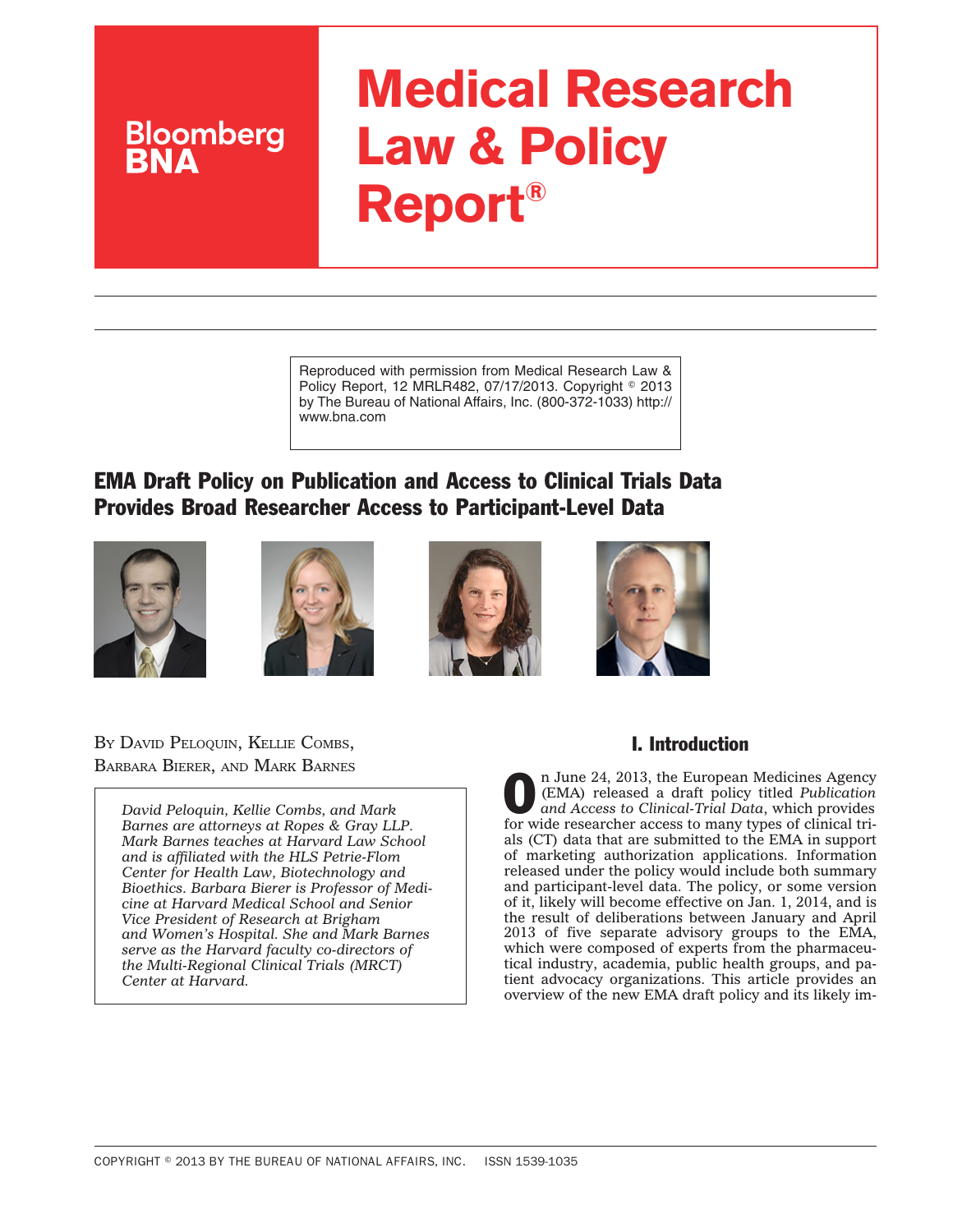pact on the planning and conduct of clinical research and discusses areas in which the draft policy has left some significant unanswered questions.

#### II. Overview of Draft EMA Policy

#### a. Scope of Data Sharing Policy

The draft policy defines CT data by reference to the International Conference on Harmonisation of Technical Requirements for Registration of Pharmaceuticals for Human Use (ICH) Common Technical Document (CTD), which provides specifications for dossiers submitted for the registration of medicines in the United States, the European Union (EU), and Japan.<sup>1</sup> Specifically, the draft policy requires the sharing of data submitted to the EMA after the effective date of the policy that are contained in the following CTD modules: Module 2.5, which consists of a clinical overview, Module 2.7, which contains a clinical summary, and Module 5, which contains the clinical study report  $(CSR)<sup>2</sup>$ . The draft policy applies not only to conventional randomized controlled trials, but also to other types of interventional or observational research such as large simple trials, cohort studies, case control studies, and registry data.<sup>3</sup>

Under the new policy, data would be made available for sharing at the time of publication of a European Public Assessment Report (EPAR) for a given medication's marketing authorization application.4 The EPAR contains the scientific conclusion reached by the EMA's Committee for Medicinal Products for Human Use and provides a summary of the grounds for the committee's decision either to grant or refuse a marketing authorization for a specific medicinal product.<sup>5</sup> Under the proposed policy, data would be released regardless of whether the EPAR issued contains a positive or negative decision on the marketing authorization application, and data also would be released in cases in which an application for marketing authorization has been withdrawn, regardless of whether a withdrawal EPAR is issued.6

#### b. Process of Data Sharing

During the advisory group process that preceded release of the draft policy, much of the discussion focused

[FDABeyondOurBordersForeignOffices/EuropeanUnion/](http://www.fda.gov/downloads/InternationalPrograms/FDABeyondOurBordersForeignOffices/EuropeanUnion/EuropeanUnion/EuropeanCommission/UCM266259.pdf)

on three issues: (1) whether commercially confidential information (CCI) of pharmaceutical companies contained in CSRs would be protected; (2) whether data would be made available freely over the internet or subject to a gatekeeping process; and (3) the extent to which participant-level data listings would be anonymized prior to release. This discussion was motivated by concerns that data sharing could reveal trade secrets or otherwise compromise the intellectual property rights of pharmaceutical companies, that those accessing shared data would lack an adequate research protocol or knowledge of statistical analysis to make meaningful use of the data, and, perhaps most importantly, that CT participant privacy would be undermined by the release of participant-level data. In its draft policy, the EMA has accommodated some of these concerns by proposing a regime in which the degree of availability of data differs based on the type of data at issue.

The draft policy creates three broad classifications of data:<sup>7</sup>

- Category 1 Data: Data containing CCI,<sup>8</sup>
- $\blacksquare$  Category 2 Data: Data without protection of personal data (PPD) concerns, and
- $\blacksquare$  Category 3 Data: Data with PPD concerns.

Category 1 data would not be made available under the new policy.9 The draft indicates that examples of such data include details of the investigational product itself, some in vitro studies, and bioanalytical data characterizing the product.<sup>10</sup> The EMA has suggested, however, that it does not consider CCI to be a major concern, noting that only a "small number of  $\text{CT}$  data/<br>documents" contain CCI, and that even for the contain CCI, and that even for the categories of data that it has identified as potentially containing CCI, it would deem such data to contain CCI only ''in duly justified cases.''11 The draft policy also states a broad presumption that ''interests of public health outweigh considerations of CCI,'' but it does not provide a definition of "interests of public health."<sup>12</sup> The draft policy thus affords the EMA significant discretion to determine when data would be classified as Category 1 data.

Category 2 data would be the most freely available data under the new policy, with the draft indicating that such data would be made freely available for download via the EMA website. $^{13}$  The EMA defines "personal data'' for the purpose of this category as any data related to an identified or identifiable natural person,

<sup>1</sup> *See* EMA, *Publication and Access to Clinical-Trial Data: Draft for Public Consultation*, Policy/0070, at 3 (2013), *available at* [http://www.ema.europa.eu/docs/en\\_GB/document\\_](http://www.ema.europa.eu/docs/en_GB/document_library/Other/2013/06/WC500144730.pdf) [library/Other/2013/06/WC500144730.pdf](http://www.ema.europa.eu/docs/en_GB/document_library/Other/2013/06/WC500144730.pdf) [hereinafter EMA, *Draft Policy*]; *see also,* Food and Drug Administration, *Guidance for Industry: Submitting Marketing Applications According to the ICH-CTD Format—General Considerations* (August 2001) (Draft Guidance), *available at* [http://www.fda.gov/](http://www.fda.gov/downloads/RegulatoryInformation/Guidances/ucm129720.pdf)

<sup>&</sup>lt;sup>2</sup> See EMA, *Draft Policy*, *supra* note 1, at 3. <sup>3</sup> See id. at 3. 4 See id. at 3. 4 See id. at 4, 6. The marketing authorization application serves a similar function to a new drug application (NDA) submitted to the U.S. Food and Drug Administration. *See* EMA/ FDA, *Report on the Pilot EMA-FDA GCP Initiative, September 2009-March 2011* (2011), *available at* [http://www.fda.gov/](http://www.fda.gov/downloads/InternationalPrograms/FDABeyondOurBordersForeignOffices/EuropeanUnion/EuropeanUnion/EuropeanCommission/UCM266259.pdf) [downloads/InternationalPrograms/](http://www.fda.gov/downloads/InternationalPrograms/FDABeyondOurBordersForeignOffices/EuropeanUnion/EuropeanUnion/EuropeanCommission/UCM266259.pdf)

<sup>&</sup>lt;sup>5</sup> See EMA, European Public Assessment Reports, [http://](http://www.ema.europa.eu/ema/index.jsp?curl=pages/medicines/general/general_content_000433.jsp&mid) [www.ema.europa.eu/ema/index.jsp?curl=pages/medicines/](http://www.ema.europa.eu/ema/index.jsp?curl=pages/medicines/general/general_content_000433.jsp&mid) [general/general\\_content\\_000433.jsp&mid](http://www.ema.europa.eu/ema/index.jsp?curl=pages/medicines/general/general_content_000433.jsp&mid) (last visited July 7, 2013). <sup>6</sup> *See* EMA, *Draft Policy*, *supra* note 1, at 4, 6.

 $7$  *See id.* at 4-7.<br><sup>8</sup> The draft policy defines CCI as "any information that is not in the public domain or publicly available and where disclosure may undermine the legitimate economic interest of the owner of the information." CCI includes both trade secrets and commercial confidences. See id. at 3.

<sup>&</sup>lt;sup>9</sup> See id. at 4.<br><sup>10</sup> See id. <br><sup>11</sup> See id. The draft policy indicates that documents/data containing CCI would remain available under the EMA's Policy on Access to Documents, which has been in place since 2010 and allows for the disclosure of documents upon request on a case-by-case basis. *See European Medicines Agency Policy on Access to Documents (Related to Medicinal Products for Human and Veterinary Use)* (EC) No. 1049/2001, *available at* [http://www.ema.europa.eu/docs/en\\_GB/document\\_library/](http://www.ema.europa.eu/docs/en_GB/document_library/Other/2010/11/WC500099473.pdf)

<sup>&</sup>lt;sup>12</sup> See EMA, *Draft Policy*, *supra* note 1, at 2. <sup>13</sup> *See id.* at 4.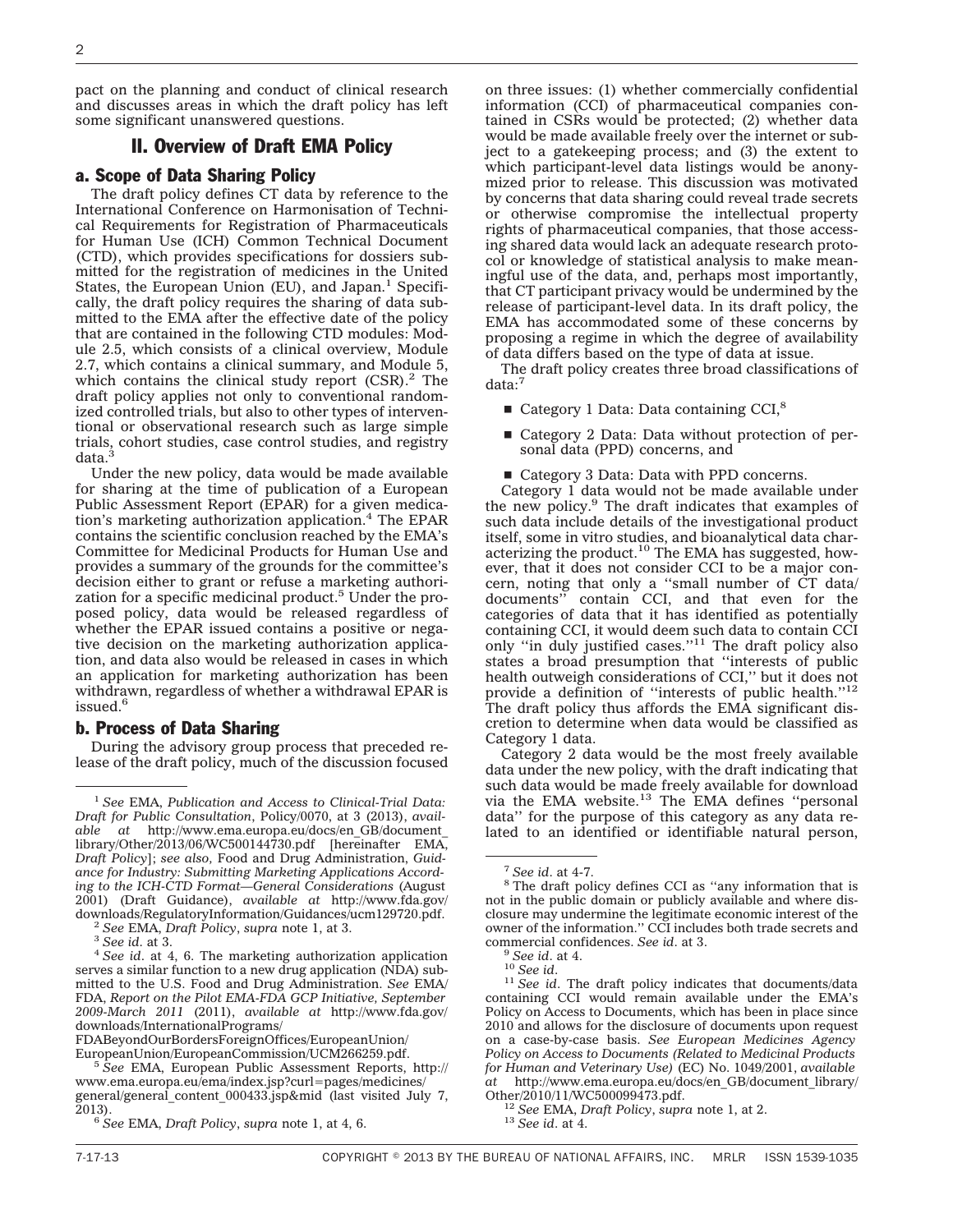3

meaning a person who can be identified, directly or indirectly, in particular by reference to an identification number or to one or more factors specific to his or her physical, physiological, mental, economic, cultural, or social identity.<sup>14</sup>

The EMA draft policy indicates that Category 2 includes documents that have never contained personal data (*e.g.*, summary tables presenting only aggregate data), documents in which any personal data have been ''adequately de-identified,'' and those for which a ''public-health reason'' overrides any PPD concerns.15 A definition of ''public-health reason'' is not provided, nor does the draft policy indicate the factors that will be taken into account when determining whether a ''public-health reason'' overrides PPD concerns. The draft policy does, however, provide that the ''publichealth reason'' override justifies the release of personal data about CT personnel that are contained in the CSR, including the identities of investigators and of those who collect and analyze CT data, such as nurses and biostatisticians.16 Category 2 data submitted in support of a marketing authorization on or after March 1, 2014, would be subject to the new data sharing policy.<sup>17</sup>

Unlike Category 2 documents, which are subject to an open access policy, Category 3 data would be made available only through a gatekeeping process. The EMA indicates that Category 3 data consist primarily of ''raw CT data,'' defined to include individual patient data sets, individual patient line-listings, individual case report forms, and documentation explaining the structure and content of data sets.<sup>18</sup> Before being granted access to such data, the requester must identify himself or herself and the EMA must verify the requester's identity, the requester must be a natural or legal person ''established'' in the EU, and the requester must enter a ''legally binding'' data-sharing agreement.19 The datasharing agreement requires data requesters to adhere<br>to several conditions, including that:<sup>20</sup>

- $\blacksquare$  data be accessed solely for the purpose of addressing a question or conducting analyses that are in the interest of public health;
- $\blacksquare$  a detailed list of the aims of accessing the data be submitted;
- $\blacksquare$  no attempt be made to identify retroactively the participants in the CT;
- $\blacksquare$  no use of the data falls "outside the boundaries of patients' informed consent'';
- $\blacksquare$  the data not be used to gain a marketing authorization outside the EU;
- $\blacksquare$  data accessed from the EMA not be shared with any other party;
- $\blacksquare$  studies performed with the data receive ethics committee approval;
- $\blacksquare$  the identity of the requester may be shared by the EMA;
- $\blacksquare$  all results of secondary analyses be made public after a ''reasonable period of time,'' usually no more than one year; and
- $\blacksquare$  any CT data accessed be destroyed once the secondary analysis is complete.

While all requesters of Category 3 data would be required to enter a data-sharing agreement, the EMA has not specified any sanctions for those who violate the agreement; there is no mention of specific civil penalties, let alone possible criminal sanctions. Accordingly, it appears that those violating a data-sharing agreement would be subject to simple breach of contract liability.

During the advisory group process, one of the main debates centered on whether those requesting data would have to put forth a research protocol, and/or demonstrate competence in statistical analysis prior to receiving participant-level CT data. The draft policy provides that requesters of Category 3 data would have the ''opportunity'' to upload a statistical analysis plan and/or other relevant documents pertaining to their proposed analysis; however, the granting of access to Category 3 data would not be affected by a requester's failure to upload an analysis plan.<sup>21</sup> Furthermore, the EMA has indicated that it would not judge the qualifications of those submitting requests for access to the data, and that if a statistical analysis plan is submitted with the request, the EMA would not evaluate the quality of that<br>plan.<sup>22</sup>

In addition to minimizing the possibility of reidentification of Category 3 data through the use of a gatekeeping process, the EMA also requires ''appropriate de-identification'' of Category 3 data.23 As a ''minimum standard'' for de-identification, the draft policy refers to a *BMJ* article that sets forth standards for deidentification of patient data in scientific journal articles.<sup>24</sup> The cited article advocates for the removal of all ''direct identifiers,'' which is essentially the list of 18 identifiers that must be removed to satisfy the Health Insurance Portability and Accountability Act of 1996 (HIPAA) de-identification safe harbor, $25$  with the exception that rather than providing for the removal of *all* geographic subdivisions smaller than a state, it only requires the removal of the participant's address.<sup>26</sup> Beyond discussion of direct identifiers, the cited article also indicates that data sets containing three or more indirect identifiers, such as sex, place of treatment, rare disease or treatment, or ethnicity, should be evaluated by an independent researcher or ethics committee to evaluate the risk that individuals might be identifiable.<sup>27</sup>

Due to the need to develop the mechanics of the data request process, the EMA has indicated that Category 3

<sup>14</sup> *See id*. at 3. Those familiar with the 18 identifiers that must be removed to meet the de-identification safe harbor under the Health Insurance Portability and Accountability Act of 1996 (HIPAA), *see* 45 C.F.R. § 164.514(b)(2), will note that the EMA's definition of ''personal data'' does not map to the HIPAA identifiers. Indeed, factors such as cultural and social identity that are included in the EMA definition of ''personal

<sup>&</sup>lt;sup>15</sup> See EMA, Draft Policy, supra note 1, at 4.<br>
<sup>16</sup> See id. at 4, 9.<br>
<sup>17</sup> See id. at 7.<br>
<sup>18</sup> See id. at 4-5.<br>
<sup>19</sup> See id. at 5.<br>
<sup>20</sup> See id. at 5-6.

<sup>21</sup> *See id*. at 6. <sup>22</sup> *See id*. <sup>23</sup> *See id*. at 5. <sup>24</sup> *See* Iain Hrynaszkiewicz et al., *Preparing Raw Clinical Data for Publication: Guidance for Journal Editors, Authors, and Peer Reviewers*, 340 *BMJ* 304 (2010). <sup>25</sup> *See* 45 C.F.R. § 164.514(b)(2). <sup>26</sup> *See* Hrynaszkiewicz et al., *supra* note 24, at 305. <sup>27</sup> *See id*.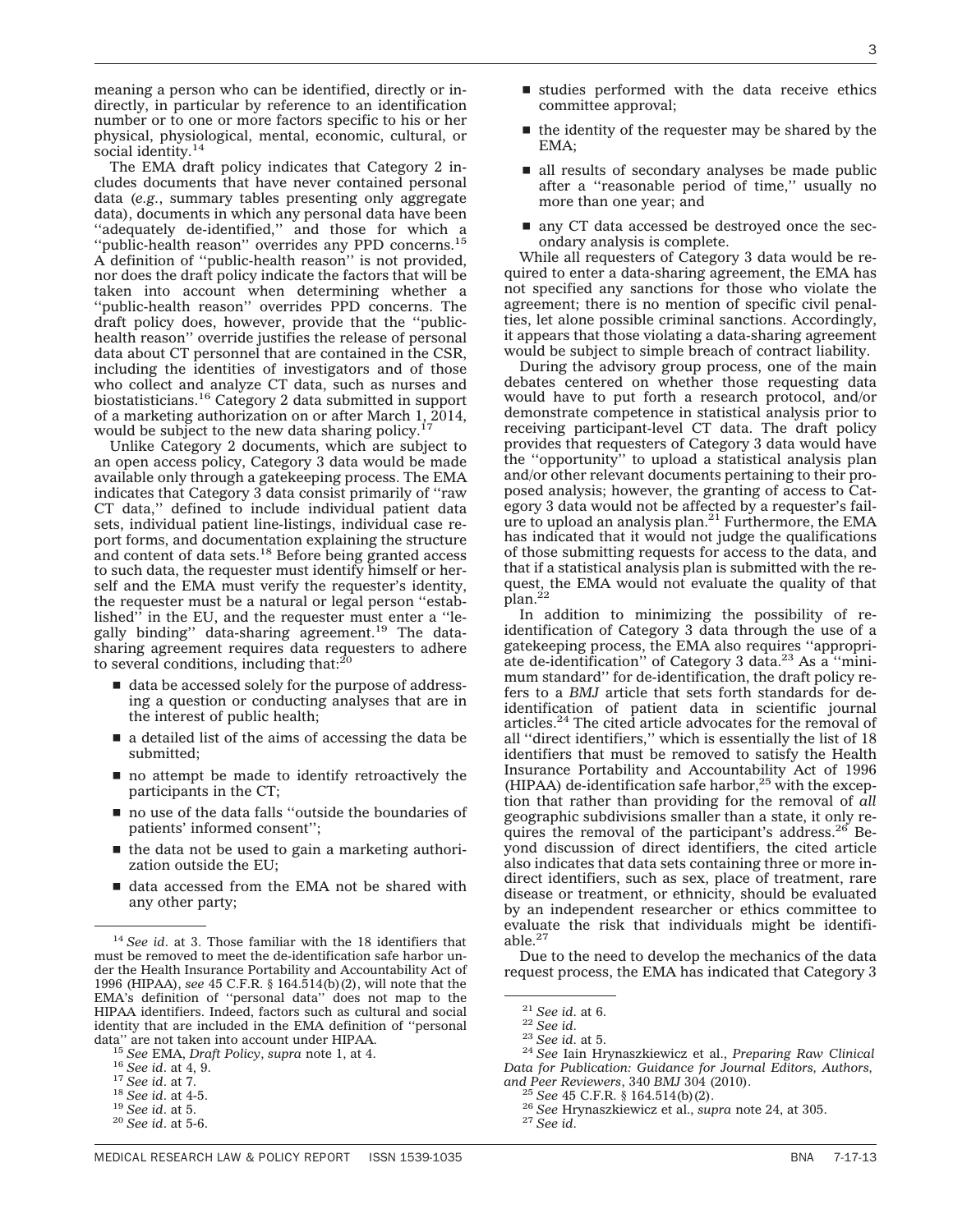4

data would not be available for request until at least Jan. 1, 2015. Additional guidance on the release of Category 3 data is expected by the end of October 2014.<sup>28</sup>

### III. Questions Left Unanswered by the EMA Draft Policy

The EMA's draft policy leaves several important questions unanswered, including the treatment of CCI; the level of de-identification required for Category 2 data as compared to Category 3 data; the method and nature of evaluation of informed consent from studies for which data are being shared; the extent to which secondary analyses produced with released CT data would be placed in the public domain; the impact the draft policy would have on regulatory decisionmaking; and the extent to which the new policy would lead to high-quality secondary analyses.

While as discussed above the draft policy excludes from release data deemed to contain CCI, the EMA has indicated that such data would continue to be available on a case-by-case basis under the agency's Policy on Access to Documents.29 The Policy on Access to Documents, however, currently is the subject of two lawsuits in the European General Court brought by the pharmaceutical companies AbbVie and InterMune challenging the release of CT documents containing CCI.<sup>30</sup> Given the EMA's view that documents subject to release under the new policy would only be considered to contain CCI in ''duly justified cases,'' a phrase the draft policy leaves undefined, it is quite likely that pharmaceutical companies would wish to challenge the EMA's decision that a given document does not contain CCI. The draft policy, however, lacks clarity regarding whether an administrative avenue would exist for review of this determination. It also fails to discuss the process the EMA would use to notify CT sponsors once the EMA has determined that a given document lacks CCI, and it does not indicate whether sponsors will be able to redact information they consider to be CCI. Given this lack of clarity, the draft policy's treatment of CCI likely would spawn litigation by pharmaceutical companies contending that the information contained in their reports is a ''duly justified'' instance of CCI, thus barring release of the documents. The outcome of the ongoing *AbbVie* and *InterMune* cases also may affect the EMA's implementation of this new policy if the court decisions discuss the scope of CCI.

[text=&docid=137241&pageIndex=0&doclang=EN&mode=lst](http://curia.europa.eu/juris/document/document.jsf?text=&docid=137241&pageIndex=0&doclang=EN&mode=lst&dir=&occ=first&part=1&cid=630272) [&dir=&occ=first&part=1&cid=630272;](http://curia.europa.eu/juris/document/document.jsf?text=&docid=137241&pageIndex=0&doclang=EN&mode=lst&dir=&occ=first&part=1&cid=630272) Case T-73/13, *Inter-Mune UK Ltd. v. European Medicines Agency*, Order of the President of the General Court (April 25, 2013), *available at* [http://curia.europa.eu/juris/document/document.jsf?](http://curia.europa.eu/juris/document/document.jsf?text=&docid=137242&pageIndex=0&doclang=en&mode=lst&dir=&occ=first&part=1&cid=630272)

[text=&docid=137242&pageIndex=0&doclang=en&mode=lst](http://curia.europa.eu/juris/document/document.jsf?text=&docid=137242&pageIndex=0&doclang=en&mode=lst&dir=&occ=first&part=1&cid=630272) [&dir=&occ=first&part=1&cid=630272.](http://curia.europa.eu/juris/document/document.jsf?text=&docid=137242&pageIndex=0&doclang=en&mode=lst&dir=&occ=first&part=1&cid=630272)

A second unanswered question introduced by the EMA draft concerns the demarcation between Category 2 and Category 3 data in terms of de-identification. The draft policy indicates that documents may be classified as Category 2 documents, available for ''open access,'' if all of the personal data contained in the document have been "adequately de-identified."<sup>31</sup> The draft does not indicate, however, what is meant by the term ''adequately de-identified,'' nor does it indicate how this deidentification differs from the de-identification required for Category 3 data released via the controlled access process. Logically, the level of de-identification required for Category 3 data cannot be the same as that required for Category 2 data, or else all Category 3 data would be classified as Category 2 data. Given the vastly different data release policies available for Category 2 and Category 3 data, it will be important for the EMA to refine these definitions prior to the effective date of the new policy.

Another question unanswered by the EMA draft policy is the extent to which considerations of informed consent would be taken into account when data are made available for release. Because clinical trials used to support marketing authorizations often last several months or even years, much CT data used to support marketing authorizations at the time the new EMA policy comes into effect will have been gathered before researchers were aware of the new EMA data sharing requirements, and thus the possibility of data sharing could not have been included in the informed consent used for the study. The draft policy makes several vague references to informed consent, noting that because patients participate in clinical trials with the hope of advancing science and public health, any other uses of data would be inconsistent with the ''boundaries'' of informed consent.32 The EMA also notes that for Category 3 data subject to a data-sharing agreement, any uses of data should respect the ''spirit'' of the informed consent and that requesters must refrain from using CT data for any purposes that are ''deemed'' outside the boundaries of patients' informed consents.33

It is not clear from the draft policy's statements regarding informed consent which types of data uses would be considered to fall within the boundaries of informed consent, or who would be responsible for ''deeming'' certain uses as beyond the boundaries of the patient's informed consent. Given the EMA's emphasis on respecting the ''spirit'' of informed consent, would all uses of CT data that can be conceivably categorized as advancing science or public health be deemed to fall within the boundaries of a patient's informed consent? What if the consent form specifically forbade secondary uses of data? These questions must be further addressed in the final EMA policy, or else they undoubtedly will spawn litigation from patients objecting to uses of their data that were not mentioned in their consent forms or consent discussions.

Prospectively, consent forms for trials that may be used to support a marketing authorization with the EMA should be modified to indicate that all of an individual's results and other information collected as part of a CT may be made available for secondary research uses. The prospect of such data sharing may chill vol-

<sup>28</sup> *See* EMA, *Draft Policy*, *supra* note 1, at 7. <sup>29</sup> *See European Medicines Agency Policy on Access to Documents (Related to Medicinal Products for Human and*

<sup>&</sup>lt;sup>30</sup> The European General Court has issued interlocutory injunctions in both the *AbbVie* and *InterMune* cases barring release of the documents at issue prior to the issuance of the court's final opinions in the cases. *See* Case T-44/13, *AbbVie Inc. v. European Medicines Agency*, Order of the President of the General Court (April 25, 2013), *available at* [http://](http://curia.europa.eu/juris/document/document.jsf?text=&docid=137241&pageIndex=0&doclang=EN&mode=lst&dir=&occ=first&part=1&cid=630272) [curia.europa.eu/juris/document/document.jsf?](http://curia.europa.eu/juris/document/document.jsf?text=&docid=137241&pageIndex=0&doclang=EN&mode=lst&dir=&occ=first&part=1&cid=630272)

<sup>31</sup> *See* EMA, *Draft Policy*, *supra* note 1, at 4. <sup>32</sup> *See id*. at 2. <sup>33</sup> *See id*. at 5.